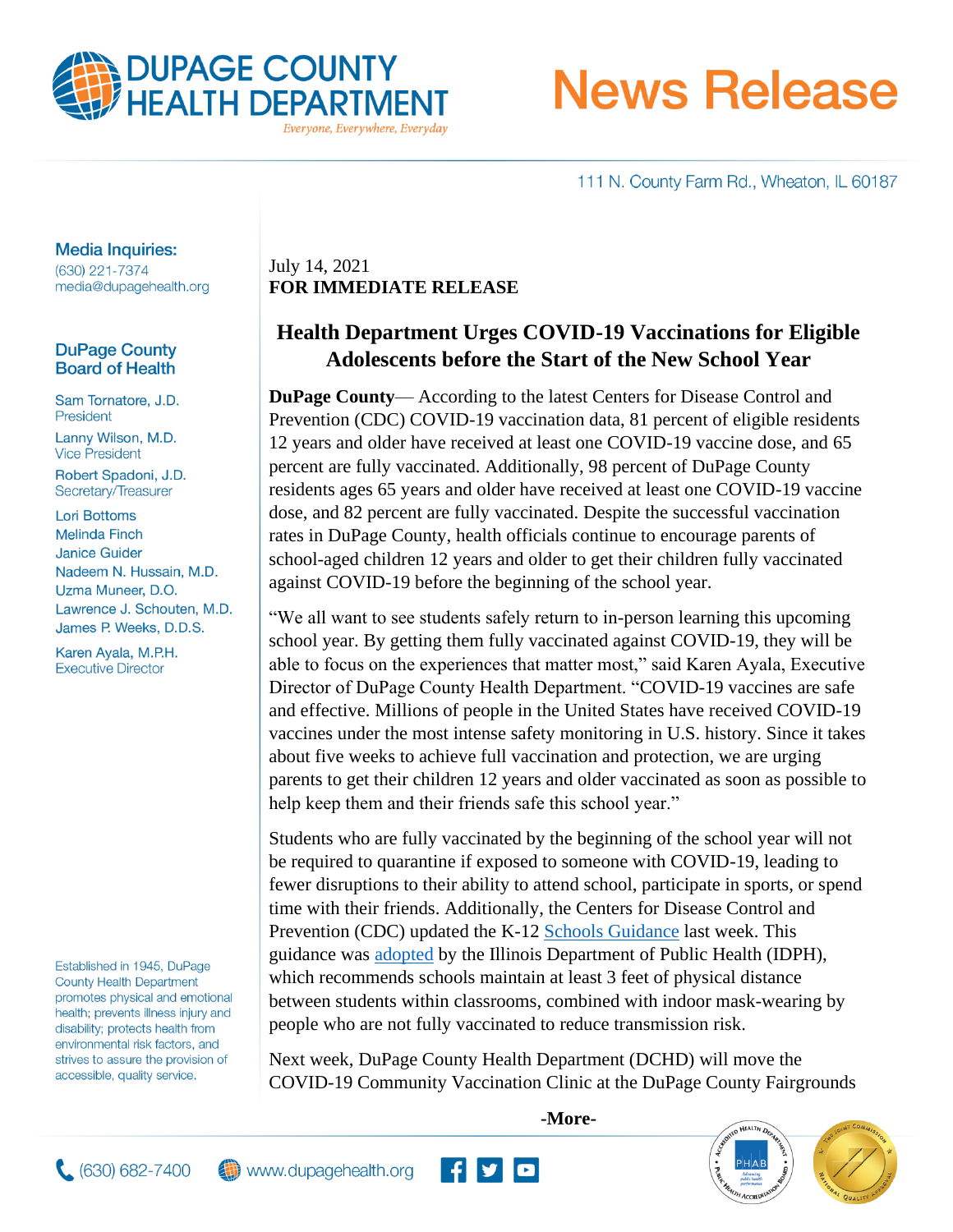#### **-Page 2-**

to the Health Department's Central Public Health Center (CPHC) located at 111 North County Farm Road in Wheaton. Therefore, Saturday, July 17, will be the last day vaccines are administered at the DuPage County Fairgrounds in Wheaton. Beginning Monday, July 19, COVID-19 vaccinations will be available on a walk-in basis Monday through Friday from 8:30 am to 4:00 pm at CPHC. Visitors are encouraged to save time by pre-registering. To view the clinic hours or learn more, visit [dupagehealth.org/covid19vaccineclinic.](http://www.dupagehealth.org/covid19vaccineclinic)

To further support vaccination efforts, the DCHD Care Van is providing free COVID-19 vaccinations to communities in Naperville, Elmhurst, and Glendale Heights this week. The clinic is open to all people 12 years or older and offers the Pfizer or Johnson and Johnson vaccine. View this week's mobile clinic schedule [here.](https://www.dupagehealth.org/DocumentCenter/View/6281/Care-Van-Community-Calendar-Wk-of-7-11-21) DuPage County municipalities, businesses, and communitybased organizations interested in requesting an on-site mobile vaccination clinic for their community should complete this DCHD form or learn more at [dupagehealth.org/covid19vaccinemobile.](http://www.dupagehealth.org/covid19vaccinemobile)

Any DuPage County residents who are homebound or who cannot safely leave their residence to visit a vaccination clinic are eligible to be vaccinated through our homebound vaccination program and should register at [dupagehealth.org/covid19vaccineregistration,](http://www.dupagehealth.org/covid19vaccineregistration) or call (630) 682-7400 for assistance.

Currently, COVID-19 community transmission in DuPage County remains at a "moderate" level. Still, individuals who are not fully vaccinated or are immunocompromised should continue practicing [preventive measures](https://www.cdc.gov/coronavirus/2019-ncov/prevent-getting-sick/prevention.html) as they are at greater risk of contracting the more transmissible variants, some of which are more likely to lead to severe outcomes. As the more dangerous Delta variant continues spreading throughout the country and Illinois, COVID-19 cases are beginning to rise again in areas with lower vaccination rates. Therefore, there is an increasing urgency for people to get vaccinated against COVID-19 as soon as possible to help protect themselves and others. With more than 250 vaccination sites in DuPage County, there are many options and opportunities to get vaccinated. To find a COVID-19 vaccine provider near you, visit [www.vaccines.gov.](http://www.vaccines.gov/)

In addition, to help interrupt and prevent community spread, persons with COVID-19 infection need to self-isolate (e.g., stay home except for medical care) and their close contacts need to self-quarantine and get tested unless they have been fully vaccinated against COVID-19 or have had COVID-19 infection within three months of exposure. Updated recommendations on masking based on vaccination status and setting are available at

[www.cdc.gov/coronavirus/2019-ncov/vaccines/fully-vaccinated-guidance.html.](https://www.cdc.gov/coronavirus/2019-ncov/vaccines/fully-vaccinated-guidance.html)